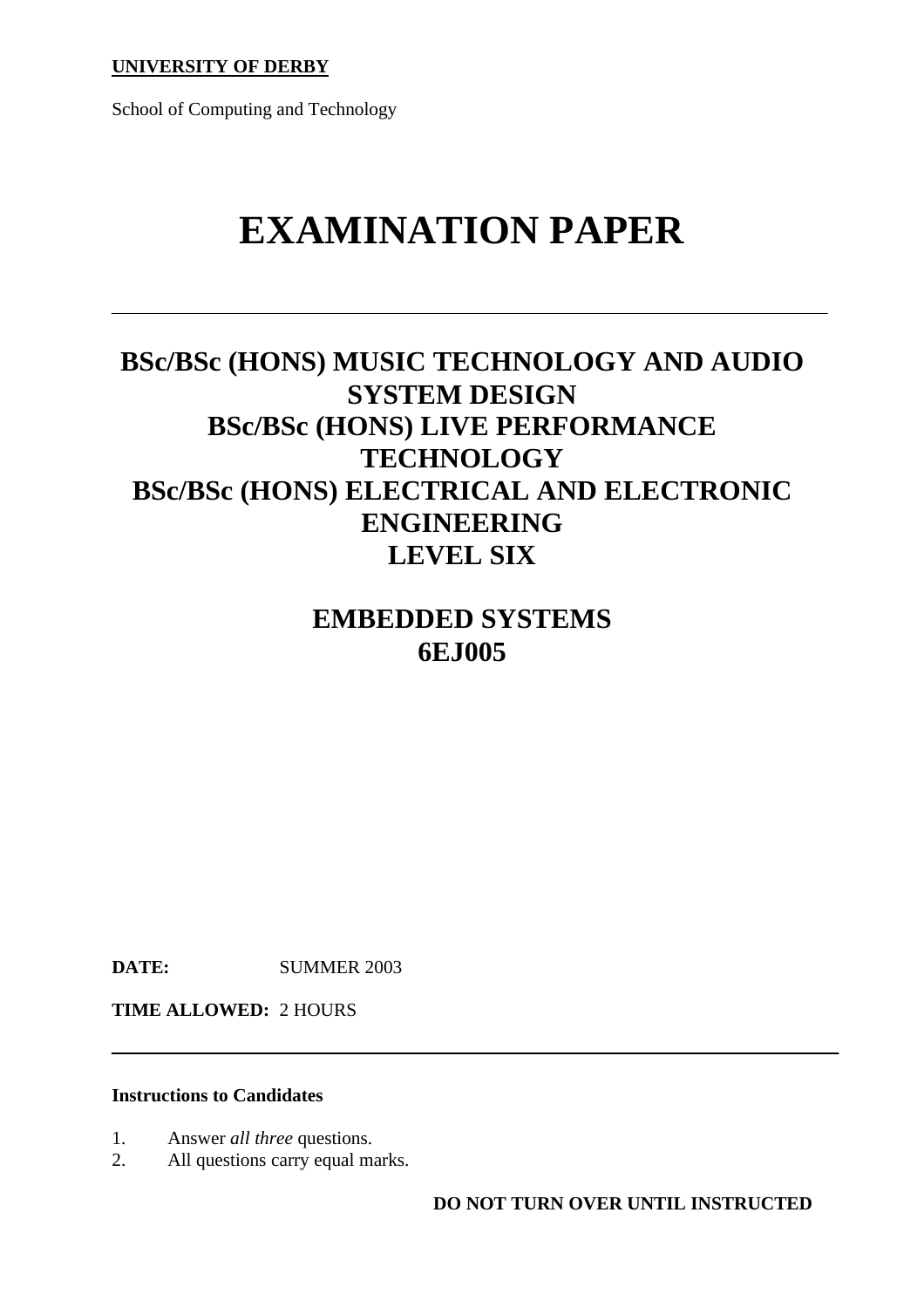1. A domestic central heating controller is to be designed. The heating system will have a single boiler, but can independently control *two* zones, the upstairs and downstairs of the house.

*Each* zone has its own pump, temperature sensor, and led indicator, and requires the following set of signals:

| <b>Signal Name</b> | <b>Type</b> | <b>Description</b>                             |
|--------------------|-------------|------------------------------------------------|
| Pump               | output      | Logic 1 switches on if heating required,       |
|                    |             | negligible current required                    |
| Temperature sensor | input       | Logic 0 if measured temperature too low        |
| Over-ride ON       | input       | Push-button switch, Logic 1 forces heating ON  |
| Over-ride OFF      | input       | Push-button switch, Logic 1 forces heating OFF |
| <b>LED</b>         | output      | Logic 1 lights led, showing heating is on; led |
|                    |             | requires 15mA, and have a forward              |
|                    |             | voltage when in conduction of 1.9V.            |

In addition to these, the following *system* signals are required, which will affect both zones:

| <b>Signal Name</b> | <b>Type</b> | <b>Description</b>                              |
|--------------------|-------------|-------------------------------------------------|
| <b>Boiler</b>      | output      | Logic 1 output if either or both zones require  |
|                    |             | heating, negligible current required            |
| Clock              | output      | 2 serial lines driving a liquid crystal display |
|                    |             | negligible current required                     |

i) The system controller is to be based on the 16F84 microcontroller powered with 5V, whose pinout is shown in Fig. 01.1. Draw a suggested circuit diagram for it. Your diagram should show all signal interconnections, and any other connections and components required to complete the circuit. These should include leds, switches and their associated components, with component values. Make use of the data in Fig Q 1.2 as needed. Boiler, pumps, liquid crystal display, and temperature sensors can just be represented as blocks. You may omit components associated with the clock oscillator.

**80%**

ii) The Special Function Registers which set data direction for Ports A and B are called TRISA and TRISB. A 0 in any bit of TRISA/B sets the corresponding port bit to output. Show how your programme would set these, for your circuit in part i).

**20%** TURN OVER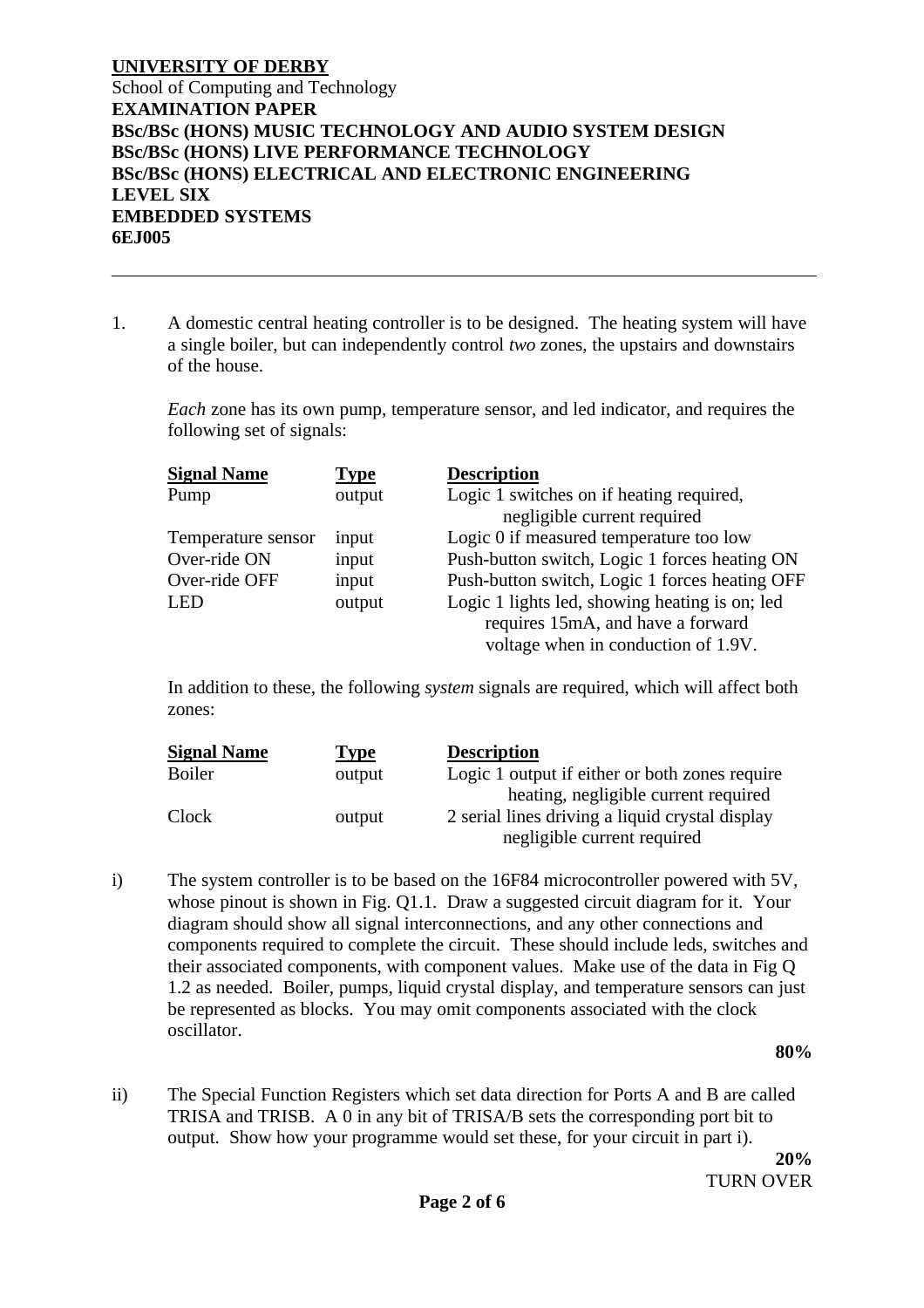#### **UNIVERSITY OF DERBY**

#### School of Computing and Technology **EXAMINATION PAPER BSc/BSc (HONS) MUSIC TECHNOLOGY AND AUDIO SYSTEM DESIGN BSc/BSc (HONS) LIVE PERFORMANCE TECHNOLOGY BSc/BSc (HONS) ELECTRICAL AND ELECTRONIC ENGINEERING LEVEL SIX EMBEDDED SYSTEMS 6EJ005**





Key:  $V_{OH}$ : output voltage, logic high  $I_{OH}$ : output current, logic high  $V_{\text{OL}}$ : output voltage, logic low  $I_{\text{OL}}$ : output current, logic low

**Fig Q1.2**

TURN OVER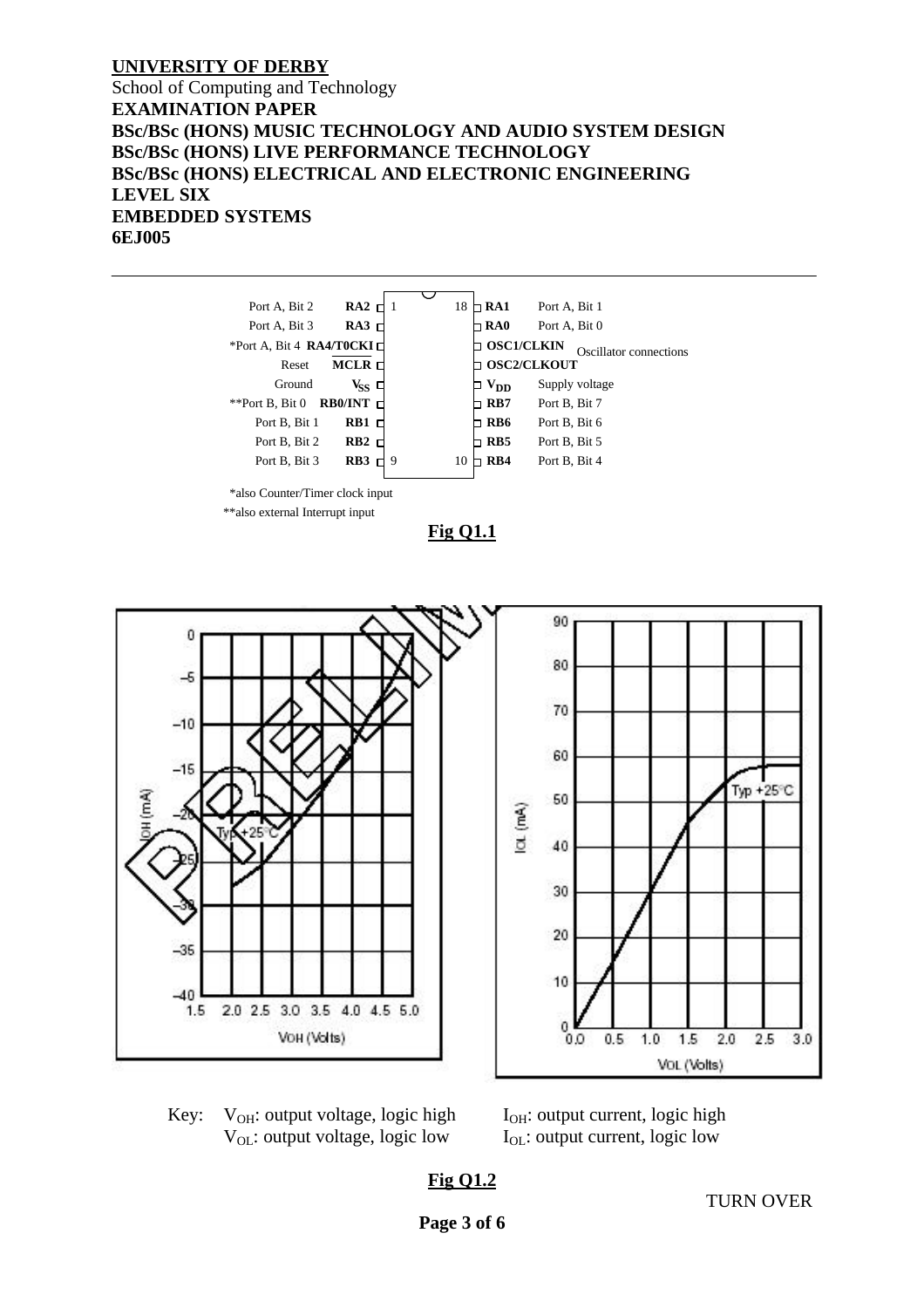- 2. An 8-bit Counter/Timer peripheral is shown in Fig Q2.1, with related Special Function Registers (SFRs) shown in Fig Q2.2. The Internal Oscillator runs at a quarter the frequency of the external crystal oscillator.
	- i) The Counter/Timer is initiated by loading its Control SFR with value 00110111. The Internal Oscillator signal has a frequency of 4MHz.
		- a) Under these conditions, what is the signal frequency at the input to the Counter, i.e. point X in fig Q2.1?
		- b) If the counter is initially cleared to zero, how long does it take before it first overflows?
		- c) What is the value of both SFRs in Fig Q2.2 immediately after this overflow occurs?

#### **40%**

ii) It is intended to use this Counter/Timer to generate a regular interrupt. The interrupt must occur every 5ms. Crystal oscillators are available, at the following frequencies: 1.0MHz, 1.8432MHz, 2.0MHz, 2.457MHz, 3.277MHz, 3.579MHz, and 4.0MHz. Recommend one crystal, and indicate how the Control SFR should be set, to achieve this objective.

**50%**

iii) What is a possible application for the setting described in part ii) of this question?

Data Bus External Input  $\Box$ **X Overflow** Counter Prescaler Interrupt Enable Internal Oscillator Signal Interrupt on Overflow **Fig. Q2.1**

**10%**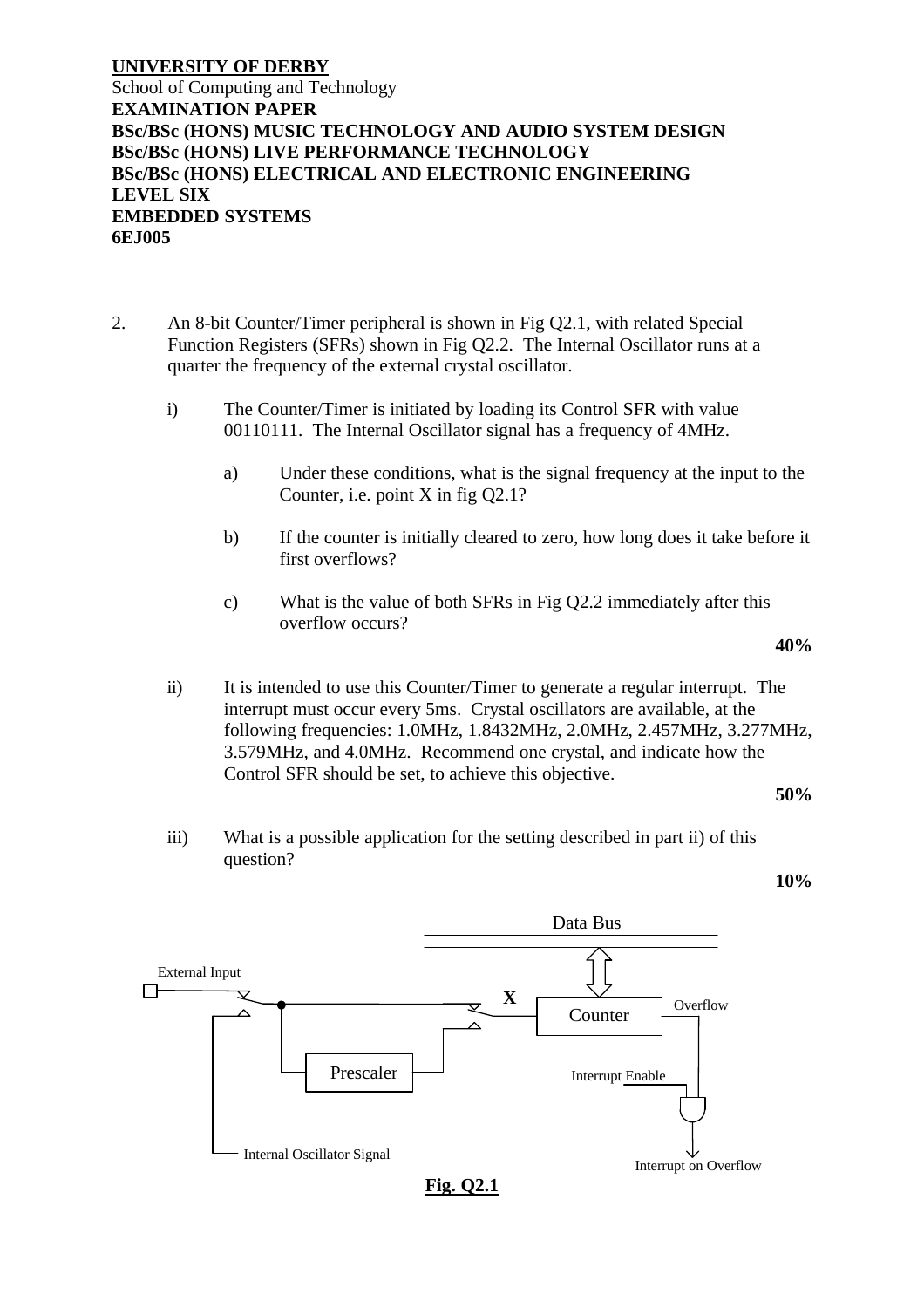

**Fig. Q2.2**